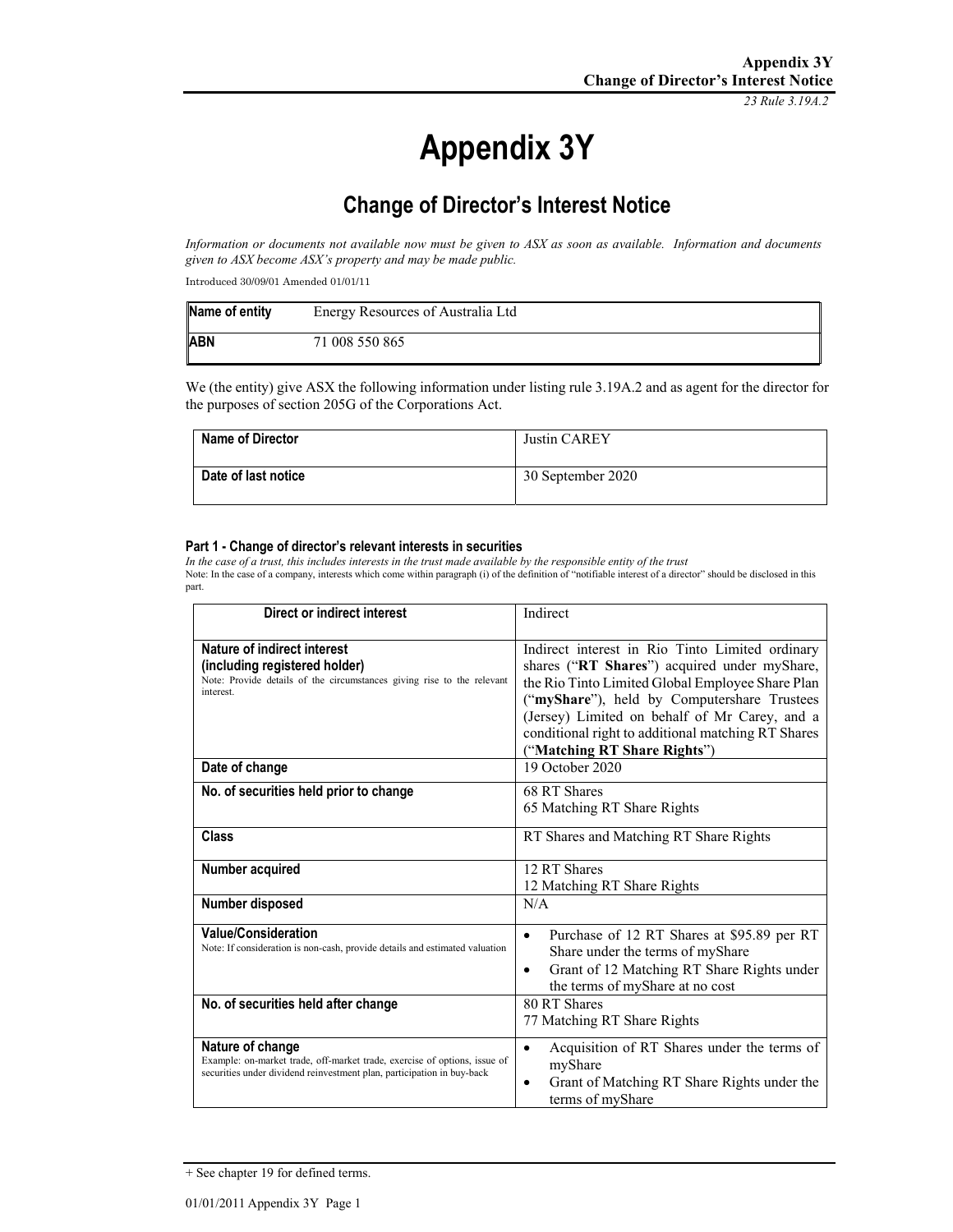\* In accordance with the rules of myShare, upon vesting Mr Carey may receive additional RT Shares in lieu of dividends that would have been paid to him in the period from grant on the base number of RT Shares, the subject of the Rights that vest.

| Direct or indirect interest                                                                                                                                             | Indirect                                                                                                                                                                    |
|-------------------------------------------------------------------------------------------------------------------------------------------------------------------------|-----------------------------------------------------------------------------------------------------------------------------------------------------------------------------|
| Nature of indirect interest<br>(including registered holder)<br>Note: Provide details of the circumstances giving rise to the relevant<br>interest.                     | Rio Tinto Limited ordinary shares ("RT Shares")<br>held by Computershare Company Nominees<br>Limited (as nominee for the Vested Share Account<br>on behalf of Justin Carey) |
| Date of change                                                                                                                                                          | N/A                                                                                                                                                                         |
| No. of securities held prior to change                                                                                                                                  | N/A                                                                                                                                                                         |
| Class                                                                                                                                                                   | RT Shares                                                                                                                                                                   |
| Number acquired                                                                                                                                                         | N/A                                                                                                                                                                         |
| Number disposed                                                                                                                                                         | N/A                                                                                                                                                                         |
| <b>Value/Consideration</b><br>Note: If consideration is non-cash, provide details and estimated valuation                                                               | N/A                                                                                                                                                                         |
| No. of securities held after change                                                                                                                                     | 3,190 RT Shares                                                                                                                                                             |
| Nature of change<br>Example: on-market trade, off-market trade, exercise of options, issue of<br>securities under dividend reinvestment plan, participation in buy-back | N/A                                                                                                                                                                         |

| Direct or indirect interest                                                                                                                                             | Direct                                                                                                                                                                                                                 |
|-------------------------------------------------------------------------------------------------------------------------------------------------------------------------|------------------------------------------------------------------------------------------------------------------------------------------------------------------------------------------------------------------------|
| Nature of indirect interest<br>(including registered holder)<br>Note: Provide details of the circumstances giving rise to the relevant<br>interest.                     | N/A                                                                                                                                                                                                                    |
| Date of change                                                                                                                                                          | N/A                                                                                                                                                                                                                    |
| No. of securities held prior to change                                                                                                                                  | $3,642$ rights ("Rights")* to be granted Rio Tinto<br>Limited ordinary shares ("RT Shares") under the<br>Rio Tinto 2018 Equity Incentive Program ("EIP"),<br>being 3,642 Rights as Management Share Awards<br>("MSAs") |
| Class                                                                                                                                                                   | MSAs under the EIP                                                                                                                                                                                                     |
| Number acquired                                                                                                                                                         | N/A                                                                                                                                                                                                                    |
| Number disposed                                                                                                                                                         | N/A                                                                                                                                                                                                                    |
| <b>Value/Consideration</b><br>Note: If consideration is non-cash, provide details and estimated valuation                                                               | N/A                                                                                                                                                                                                                    |
| No. of securities held after change                                                                                                                                     | 3,642 Rights, being 3,642 MSAs                                                                                                                                                                                         |
| Nature of change<br>Example: on-market trade, off-market trade, exercise of options, issue of<br>securities under dividend reinvestment plan, participation in buy-back | N/A                                                                                                                                                                                                                    |

<sup>1</sup><br>\* In accordance with the rules of the EIP, upon vesting Mr Carey may receive additional RT Shares in lieu of dividends that would have been paid to him in the period from grant on the base number of RT Shares, the subject of the Rights that vest.

<sup>+</sup> See chapter 19 for defined terms.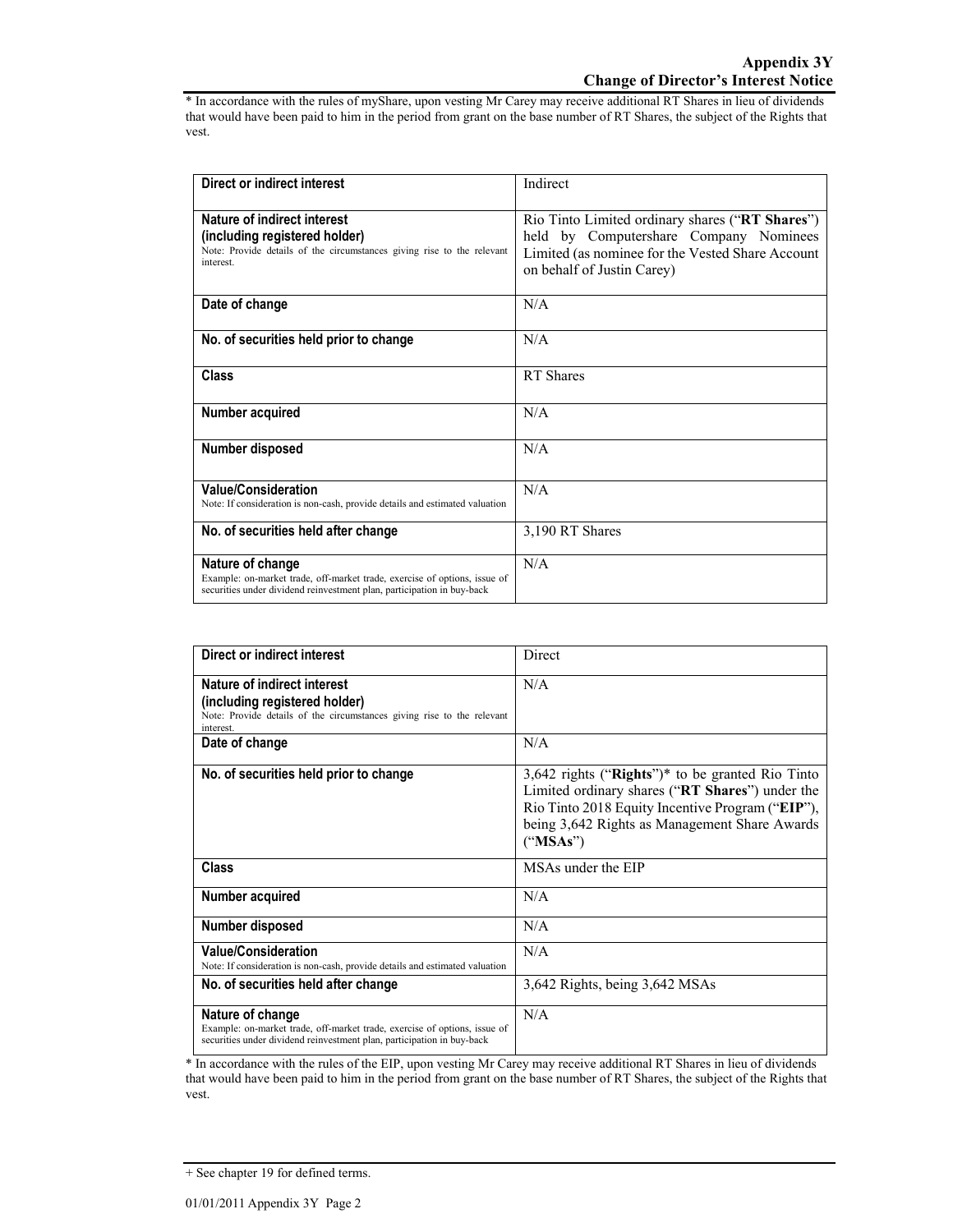| Direct or indirect interest                                                                                                                                             | Direct          |
|-------------------------------------------------------------------------------------------------------------------------------------------------------------------------|-----------------|
| Nature of indirect interest<br>(including registered holder)<br>Note: Provide details of the circumstances giving rise to the relevant<br>interest.                     | N/A             |
| Date of change                                                                                                                                                          | N/A             |
| No. of securities held prior to change                                                                                                                                  | 3,232 RT Shares |
| Class                                                                                                                                                                   | RT Shares       |
| Number acquired                                                                                                                                                         | N/A             |
| Number disposed                                                                                                                                                         | N/A             |
| <b>Value/Consideration</b><br>Note: If consideration is non-cash, provide details and estimated valuation                                                               | N/A             |
| No. of securities held after change                                                                                                                                     | 3,232 RT Shares |
| Nature of change<br>Example: on-market trade, off-market trade, exercise of options, issue of<br>securities under dividend reinvestment plan, participation in buy-back | N/A             |

### **Part 2 – Change of director's interests in contracts**

Note: In the case of a company, interests which come within paragraph (ii) of the definition of "notifiable interest of a director" should be disclosed in this part.

| <b>Detail of contract</b>                                                                                                                                                   | N/A |
|-----------------------------------------------------------------------------------------------------------------------------------------------------------------------------|-----|
| <b>Nature of interest</b>                                                                                                                                                   | N/A |
| Name of registered holder<br>(if issued securities)                                                                                                                         | N/A |
| Date of change                                                                                                                                                              | N/A |
| No. and class of securities to which interest<br>related prior to change<br>Note: Details are only required for a contract in relation to which the<br>interest has changed | N/A |
| Interest acquired                                                                                                                                                           | N/A |
| Interest disposed                                                                                                                                                           | N/A |
| <b>Value/Consideration</b><br>Note: If consideration is non-cash, provide details and an estimated<br>valuation                                                             | N/A |
| Interest after change                                                                                                                                                       | N/A |

## Part 3 – <sup>+</sup>Closed period

<sup>+</sup> See chapter 19 for defined terms.